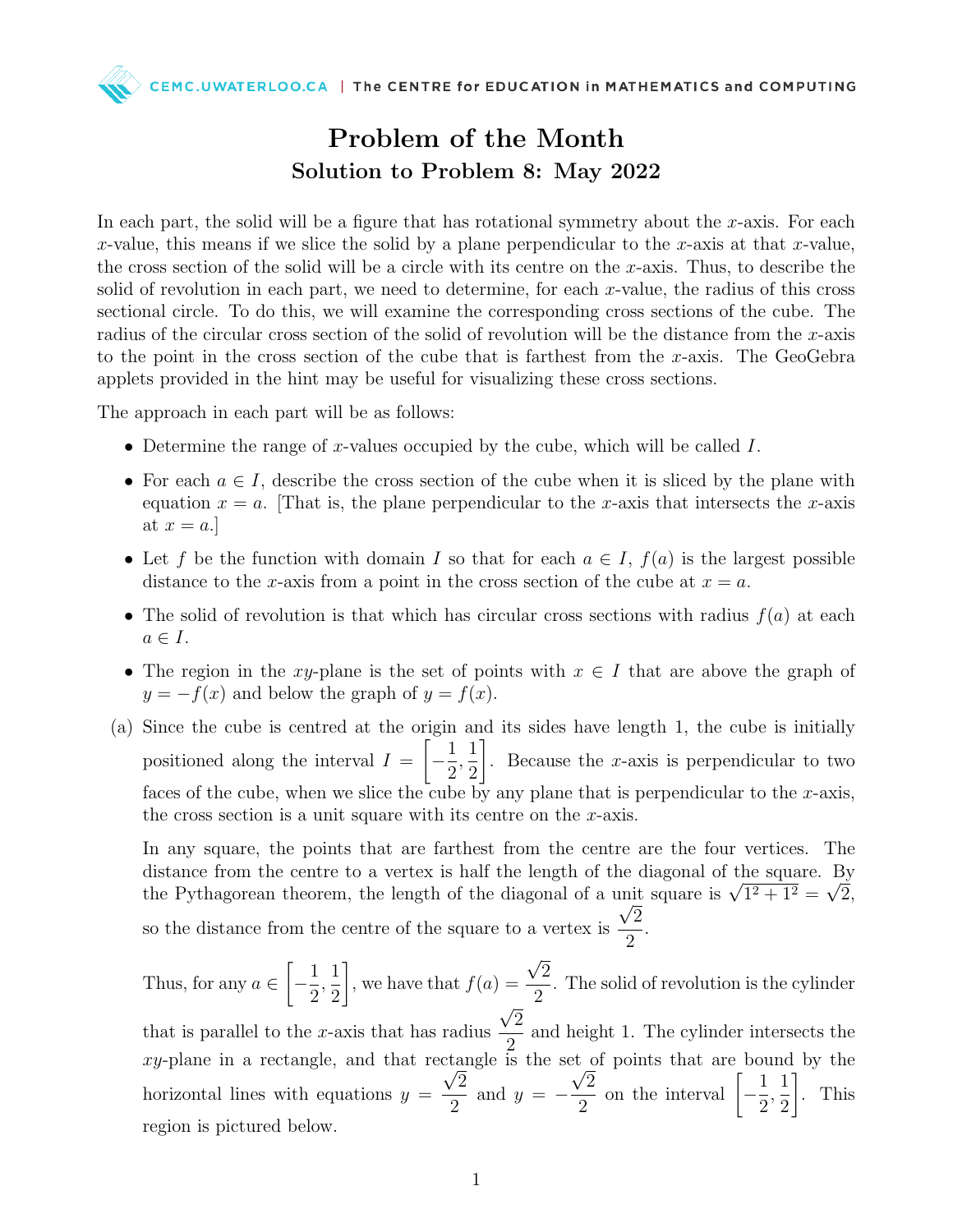

(b) The distance between the midpoints of two opposite edges of a cube is the same as the The distance between the midpoints of two opposite edges of a cube is the same as the length of the diagonal of any face. By the computation in part  $(a)$ , this length is  $\sqrt{2}$ . Since the cube is centred at the origin, the interval  $I$  in this part is  $\Big[-\Big]$ √ 2 2 , µ 2 2 1 . In the diagram below, the cube is seen in its original position. On the left, the entire cube is pictured. On the right, a piece has been removed to show a generic cross section, which is shaded.



The shaded cross section appears to be a rectangle. To explain why it is indeed a rectangle, we first note that the plane with equation  $x = a$  with  $a > 0$  intersects four faces of the cube, and each of these intersections gives a line segment. This means that the cross section is a quadrilateral. To see that this quadrilateral is indeed a rectangle, we will label some points on the surface of the cube. The vertices of the cube that are on the plane with equation  $x = 0$  will be labelled A, B, C, and D with A at the "top front", B at the "top back",  $C$  at the "bottom back", and  $D$  at the "bottom front". As well, the points where the plane with equation  $x = a$  intersect the edges of the cube will be labelled E, F,  $G$ , and  $H$  in such a way that segments  $AE$ ,  $BF$ ,  $CG$ , and  $DH$  all lie on edges of the cube.



The plane through  $A, B, C$ , and  $D$  is perpendicular to the x-axis because of the way the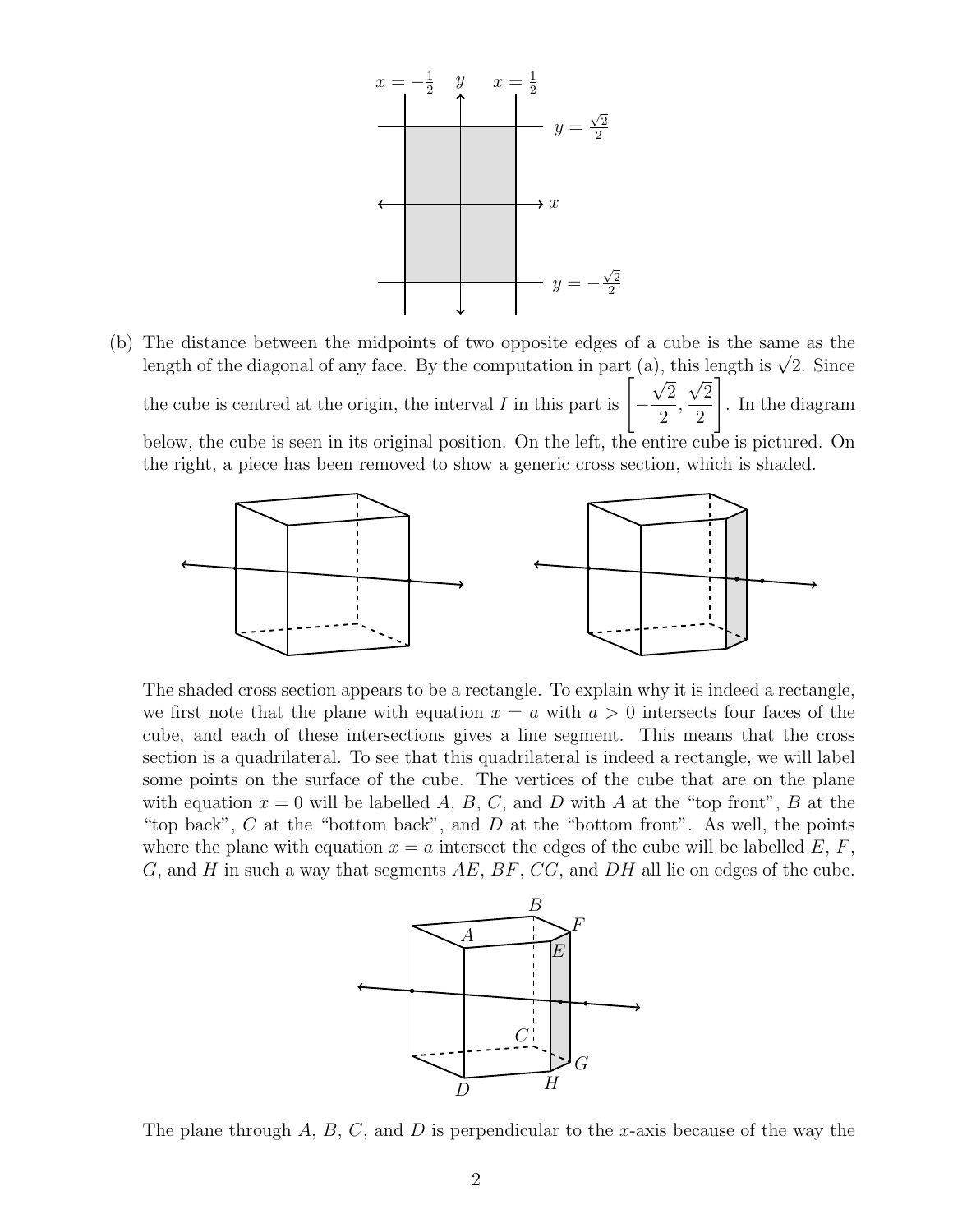cube is positioned. Therefore, the plane through  $A, B, C$ , and  $D$  is parallel to the plane with equation  $x = a$ . Hence, AD, BC, FG, and EH are all parallel. By similar reasoning,  $EF$  is parallel to HG, so  $EFGH$  is a parallelogram. As well, AD is perpendicular to the top face of the cube, which means  $EH$  is perpendicular to the top face of the cube. This means that  $EH$  is perpendicular to any line through E and another point in the top face. Hence,  $EH$  is perpendicular to  $EF$ . A parallelogram with a right angle must be a rectangle, which shows that  $EFGH$  is a rectangle. Also note that  $AEHD$  is a rectangle for similar reasoning.

By symmetry, the centre of the rectangular cross section is on the x-axis. Thus, the circular cross section at  $x = a$  of the solid of revolution has a radius equal to the distance from the centre of the rectangular cross section of the cube to any of its four vertices. This radius is half the length of the diagonal of the rectangular cross section, which can be found using the Pythagorean theorem once we know the side lengths, so it remains to determine the dimensions of the cross section at  $x = a$ , which we expect to depend on the value of a. By symmetry, it is enough to consider  $a > 0$ .

As noted above,  $AEHD$  is a rectangle, so  $EH = AD = 1$ , which is independent of the value of a. The length of  $EF$  does depend on the value of a. Below is a diagram of the top face of the cube. The centre of the top face has been labelled by  $P$ , the corner of the top face that was removed in the previous diagram is labelled by  $R$ , and the point where the line segment  $PR$  intersects  $EF$  is labelled by  $Q$ .



The length of  $PR$  is equal to 2 2 =  $\frac{1}{\sqrt{2}}$ 2 because it is half the length of the diagonal of a unit square. As well,  $PQ$  has length a by assumption, and  $EF$  is perpendicular to  $PQ$ because  $PQ$  is parallel to the x-axis and  $EF$  is perpendicular to the x-axis. Therefore,  $QR$  is an altitude of  $\triangle FQR$ . The line connecting the centre of a square to one of its vertices must be an angle bisector, which means that  $\angle PRF = \angle PRE = 45^{\circ}$ . Since  $\angle FQR = \angle EQR = 90^{\circ}$ , we also have  $\angle QFR = \angle QER = 45^{\circ}$ , which means that  $\triangle FQR$ and  $\triangle EQR$  are both isosceles. Therefore,  $QE = QR = QF$ , but  $QR = \frac{1}{\triangle EQR}$ 2  $-a$ , so

$$
EF = QE + QF = 2QR = 2\left(\frac{1}{\sqrt{2}} - a\right) = \sqrt{2} - 2a
$$

Therefore, the diagonal length of the rectangular cross section at  $x = a$  is

$$
\sqrt{EH^2 + EF^2} = \sqrt{1^2 + (\sqrt{2} - 2a)^2} = \sqrt{3 - 4\sqrt{2}a + 4a^2}
$$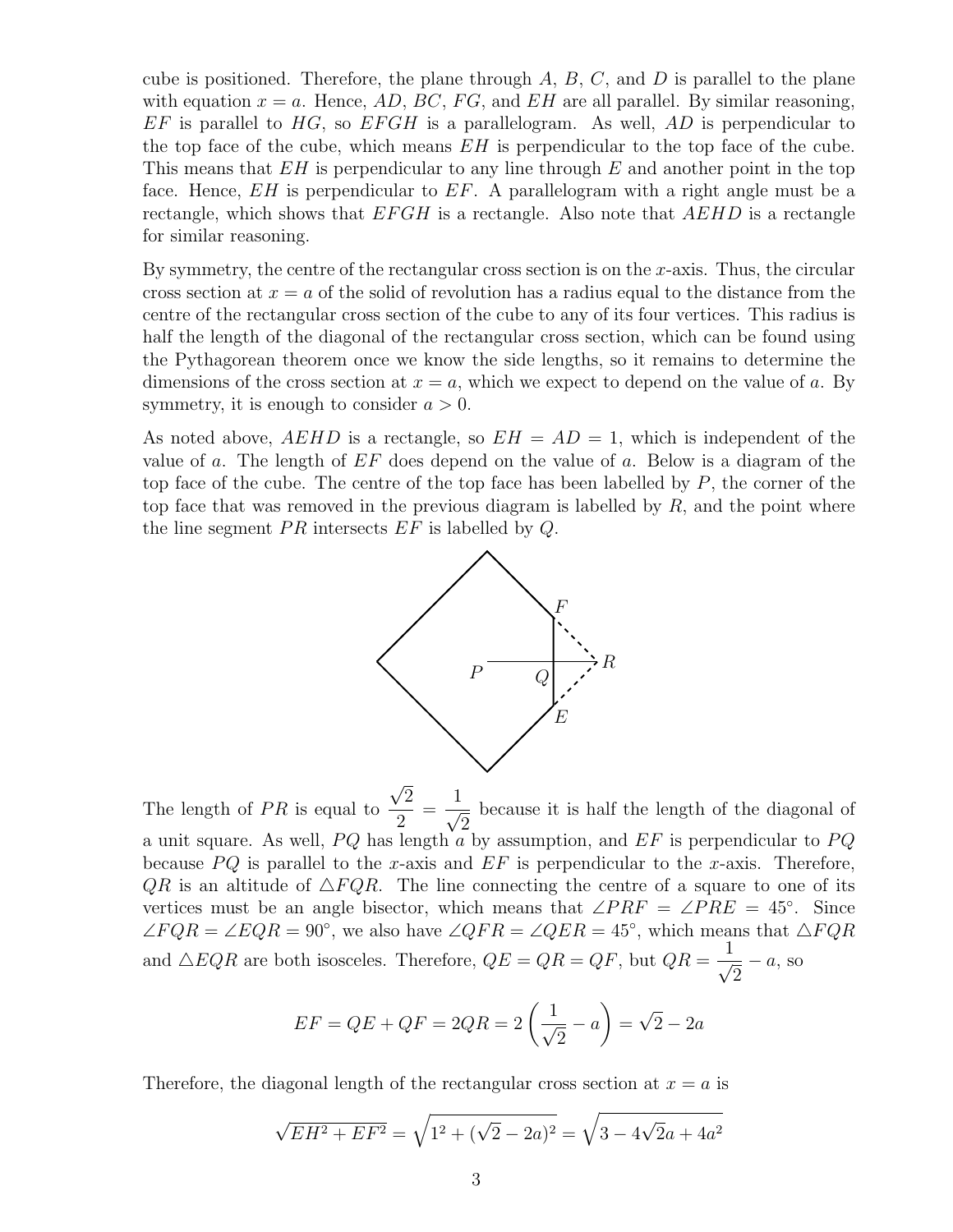For  $x \geq 0$ , we have that  $f(x) = \frac{1}{2}$ 2  $\sqrt{3-4}$  $\overline{\phantom{0}}$  $2x + 4x^2$ . By symmetry, the function f on the interval should be an *even* function on I, which means  $f(x) = f(-x)$ . This means that we can replace x by  $-x$  to determine  $f(x)$  when  $x < 0$ . After doing this, we find that  $f(x)$  is defined piecewise by

$$
f(x) = \begin{cases} \frac{1}{2}\sqrt{3 + 4\sqrt{2}x + 4x^2} & \text{if } -\frac{\sqrt{2}}{2} \le x < 0\\ \frac{1}{2}\sqrt{3 - 4\sqrt{2}x + 4x^2} & \text{if } 0 \le x \le \frac{\sqrt{2}}{2} \end{cases}
$$

Below is a diagram of the region above the graph of  $y = -f(x)$  and below the graph of  $y = f(x)$  on the interval  $\left[-\frac{\sqrt{2}}{2}\right]$ 2 1



(c) In this part, we observe that the distance between two opposite vertices of a cube is the length of the hypotenuse of a right-angled triangle with one leg equal to an edge of the cube and one leg equal to the diagonal of a face of the cube. This is pictured below.



The length of the diagonal of a unit square is  $\sqrt{2}$ , so the distance between two opposite vertices of the cube is  $\sqrt{(}$ √  $(2)^2 + 1^2 =$ √ 3. Thus, in this part, the interval is  $I =$  $\sqrt{ }$ − √ 3 2 , √ 3 2 1 .

In this part, the cross sections come in two "types". If x is close enough to 0, then the cross section is a hexagon. Otherwise, the cross section is an equilateral triangle.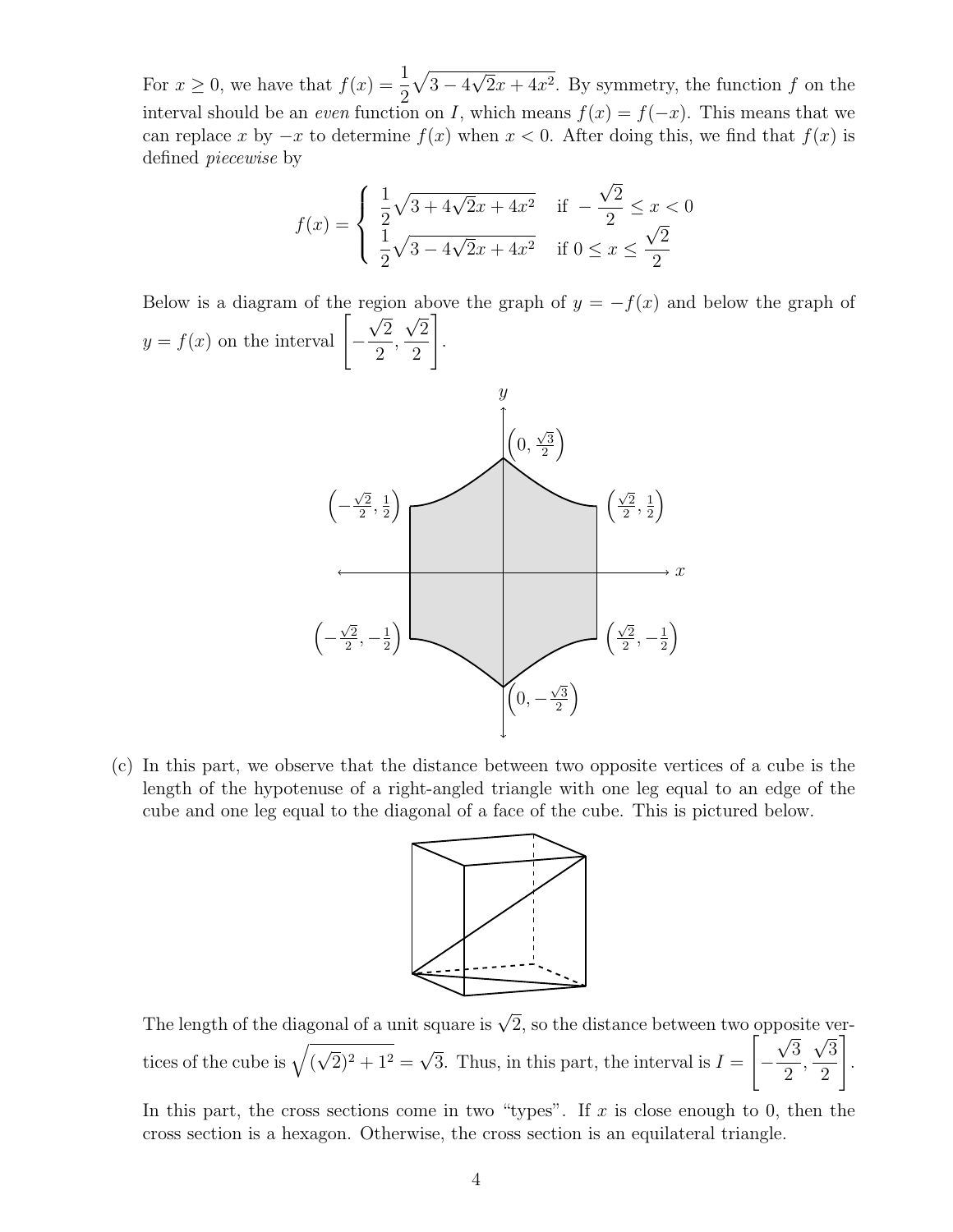Consider the vertices of the cube that are to the right of the origin. By rotational symmetry, if the cube is rotated 120 $\degree$  around the x-axis, these vertices (other than those on the x-axis) will take each other's positions. Therefore, they must all have the same  $x$ -coordinate, so there is some  $\alpha > 0$  such that the plane with equation  $x = \alpha$  passes through all three of these vertices. Similarly, there is  $\beta < 0$  so that the plane with equation  $x = \beta$  passes through all three of the vertices of the cube that are not on the  $x$ -axis and have a negative x-coordinate. The diagram below is of a cube positioned with two opposite vertices on the x-axis but viewed at an angle perpendicular to the x-axis. This gives some indication of the different cross sections and where they change type. The dashed vertical lines are meant to represent the planes with equations  $x = \alpha$  and  $x = \beta$ .



Suppose  $\alpha < a <$ 3 2 . The plane with equation  $x = a$  intersects three faces of the cube, so the cross section of the cube at  $x = a$  is a triangle. The rotational symmetry of the cube implies that this triangle has  $120^{\circ}$  rotational symmetry about the x-axis, and such a triangle must be equilateral since it must have three equal angles. Similarly, if  $-\frac{\sqrt{3}}{2}$ 2  $a < \beta$ , then the cross section at  $x = a$  is also an equilateral triangle.

For  $\beta < a < \alpha$ , the plane with equation  $x = a$  intersects all 6 faces of the cube. The plane intersects each face in a line segment, so the cross section must be a hexagon since each of these line segments will be a side of the cross section. There is no reason to expect it to be a regular hexagon, but it will have  $120^{\circ}$  rotational symmetry, which will be used later.

We will delay computing the values of  $\alpha$  and  $\beta$ , though we will observe that, by symmetry,  $\alpha = -\beta$ , and it suffices to analyze the cross sections at  $x = a$  for  $a > 0$ .

To analyze the triangular cross sections, we will use the following fact.

**Fact 1**: Suppose tetrahedron ABCD has equilateral base  $\triangle ABC$  and its other three faces satisfy  $\angle ADB = \angle BDC = \angle CDA = 90^{\circ}$  and  $AD = BD = CD$ . If E is the point in  $\triangle ABC$  so that DE is the altitude of the tetrahedron from D, then  $DE = \frac{AD}{\sqrt{2}}$ 3 and  $AE = \sqrt{2DE}.$ √

*Proof.* By symmetry,  $AE = BE = CE$ .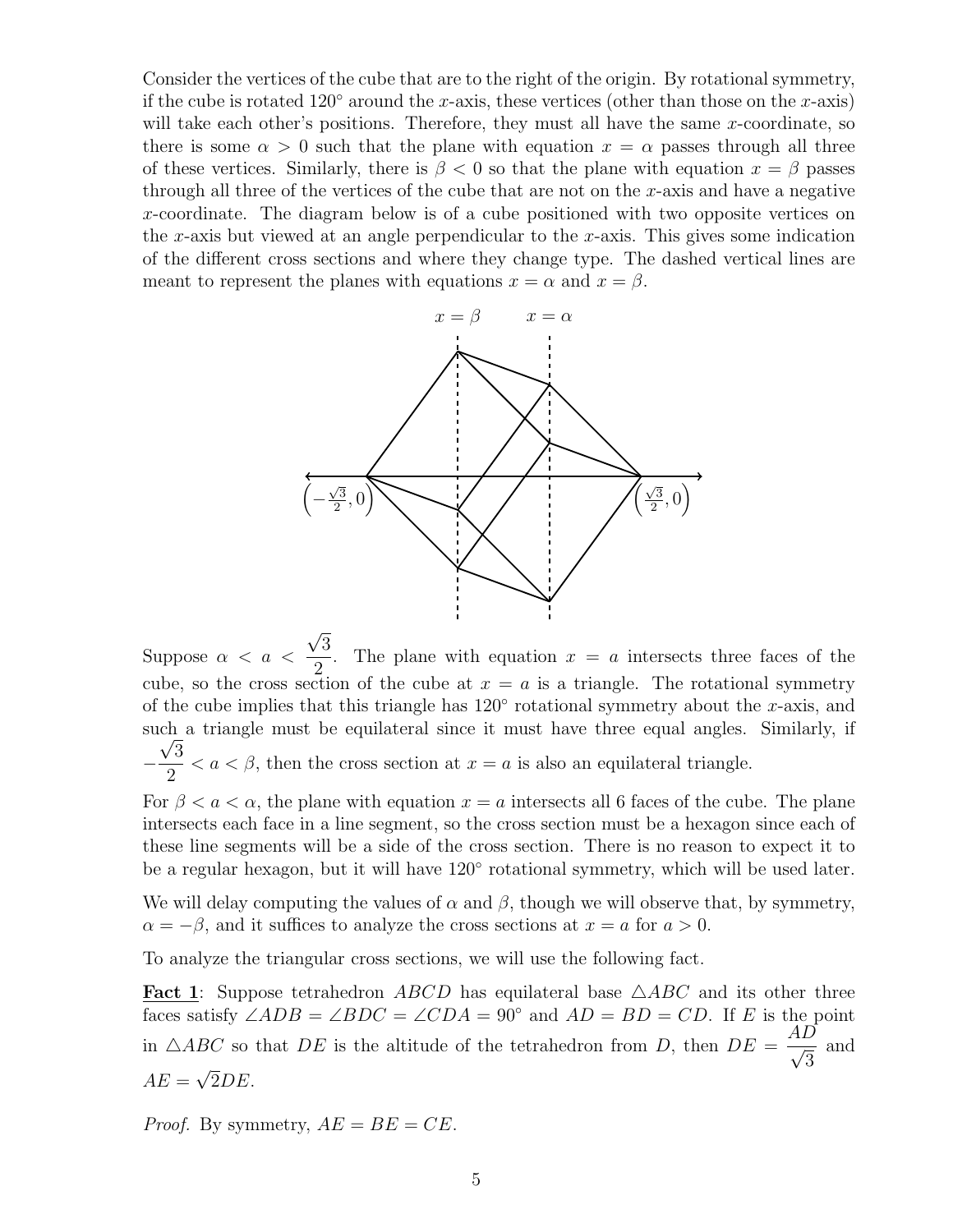

Since  $\triangle ADB$  is isosceles and right-angled with hypotenuse  $AB$ , we get that  $AB =$ √ 2AD. We also have that  $\triangle AEB$ ,  $\triangle BEC$ , and  $\triangle CEA$  are all congruent by side-side-side congruence. As well,  $\angle AEB + \angle BEC + \angle CEA = 360^{\circ}$ , so since they are equal by congruence, they are all equal to 120°. Because  $AE = BE$ , it follows that  $\triangle AEB$  is isosceles and that  $\angle ABE = \frac{180^{\circ} - 120^{\circ}}{\circ}$ 2  $= 30^\circ.$ 

Using the Sine law, we have  $\frac{AE}{\cdot}$  $\frac{1}{\sin 30^{\circ}} =$ AB  $\frac{120}{\sin 120^{\circ}}$ , from which it follows that

$$
AE = \frac{AB \sin 30^{\circ}}{\sin 120^{\circ}} = \frac{AB}{\sqrt{3}} = \frac{\sqrt{2}AD}{\sqrt{3}}
$$

We can now use the Pythagorean theorem on  $\triangle ADE$  to get that

$$
DE = \sqrt{AD^2 - AE^2} = \sqrt{AD^2 - \left(\frac{\sqrt{2}}{\sqrt{3}}AD\right)^2} = AD\sqrt{1 - \frac{2}{3}} = \frac{AD}{\sqrt{3}}
$$

which is one of the claims in the fact. The other now follows by rearranging the equation above to get  $AD =$ √  $3DE$  then substituting into  $AE =$  $\frac{2AD}{\sqrt{2}}$ 3 to get

$$
AE = \frac{\sqrt{2}AD}{\sqrt{3}} = \frac{\sqrt{2}(\sqrt{3}DE)}{\sqrt{3}} = \sqrt{2}DE
$$

 $\Box$ 

We can now compute the value of  $\alpha$  as well as  $f(a)$  for each a with  $\alpha < a <$ √ 3 2 .

When we take the cross section at  $x = a$  with  $\alpha \le a$ √ 3 2 , we have already argued that the cross section is an equilateral triangle. Taking such a cross section "removes" a tetrahedral corner of the cube with this cross section as its base. By rotational symmetry and the fact that the faces of a cube are squares, the other three faces of this "removed" tetrahedron are isosceles right-angled triangles. Thus, the tetrahedron satisfies the conditions of Fact 1. Moreover, points E and D are on the x-axis and  $f(a)$  is equal to the length of AE.

When  $a = \alpha$ , AD is an edge of the cube, so  $AD = 1$  which gives  $DE =$  $\frac{AD}{C}$ 3 =  $\frac{1}{\sqrt{2}}$ 3 by Fact 1. As well,  $\alpha =$ √ 3 2  $– DE$ , which means √ √

$$
\alpha = \frac{\sqrt{3}}{2} - DE = \frac{\sqrt{3}}{2} - \frac{1}{\sqrt{3}} = \frac{1}{2\sqrt{3}}
$$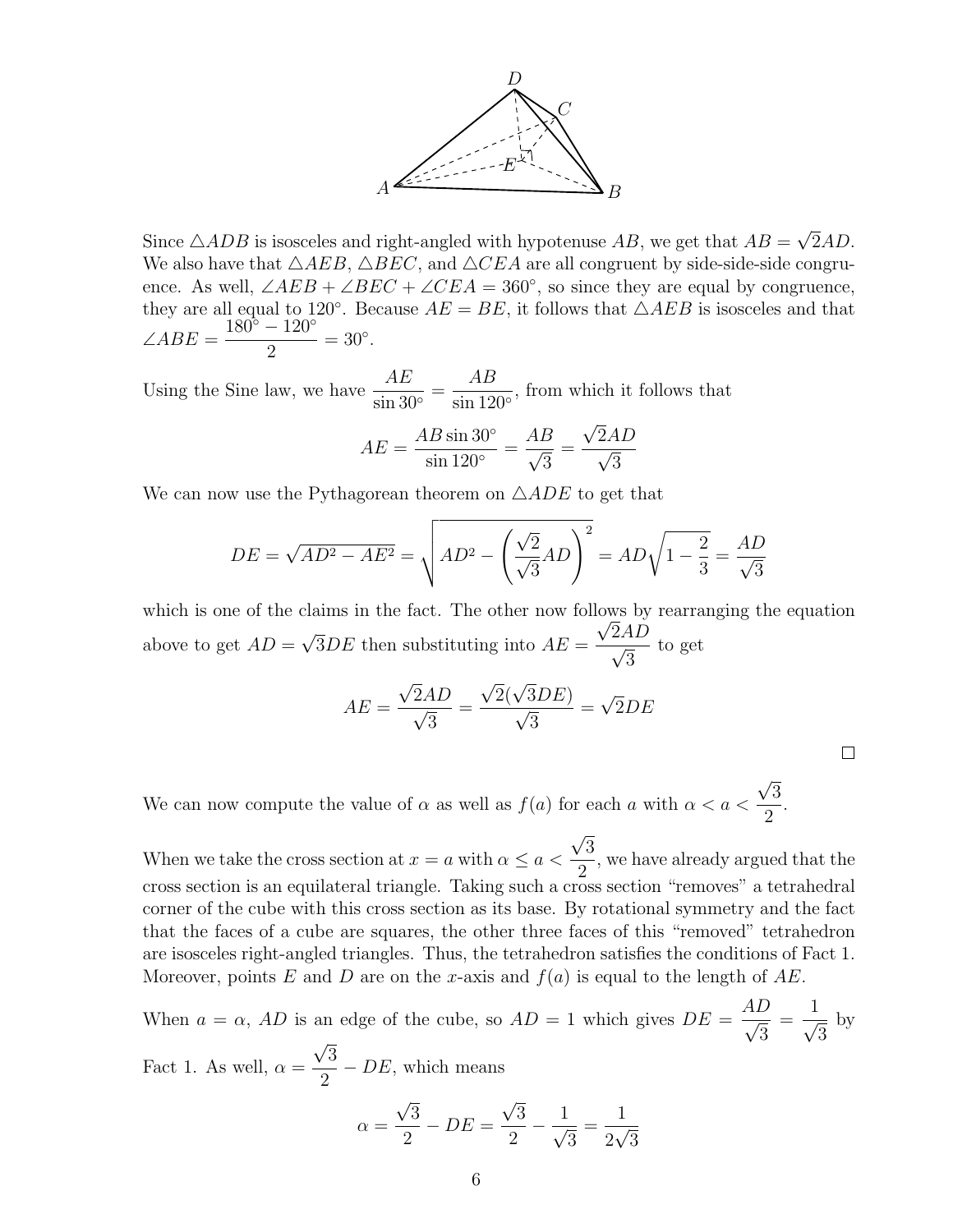For any a with  $\frac{1}{2}$ 2  $\frac{1}{\sqrt{2}}$ 3  $\leq a <$ √ 3 2 , the tetrahedron has  $DE =$ √ 3 2  $-a$ , and since  $AE =$ √  $2DE,$ we get √

$$
f(a) = AE = \sqrt{2}DE = \sqrt{2}\left(\frac{\sqrt{3}}{2} - a\right) = \frac{\sqrt{3}}{\sqrt{2}} - \sqrt{2}a
$$

While we have not yet determined how to compute  $f(x)$  for all  $x \in I$ , we do now have for  $x \in$  $\begin{bmatrix} 1 \end{bmatrix}$ 2  $\frac{1}{\sqrt{2}}$ 3 , √ 3 2  $\setminus$ that  $f(x) =$ √  $\frac{\sqrt{3}}{2}$ 2 − √ 2x. Notice that at  $x =$ √ 3 2 ,  $f(x) = 0$ , which makes

sense. You may want to think about this.

Next we will examine the hexagonal cross sections for  $0 \le a < \frac{1}{2}$ 2  $\frac{1}{\sqrt{2}}$ 3 . We will use the following fact.

Fact 2: Suppose that *ABCDEF* is a hexagon that has opposite sides parallel (that is, AB and DE are parallel, BC and EF are parallel, and CD and FA are parallel) and has a point G in its interior so that the hexagon has  $120^{\circ}$  rotational symmetry about G. Then G is equidistant from all six vertices of the hexagon.

*Proof.* Below is a diagram of such a hexagon with  $AB$  and  $DC$  extended to meet at P,  $CD$  and FE extended to meet at Q, and EF and BA extended to meet at R. Point G is also connected to each vertex of the hexagon as well as to  $P$ ,  $Q$ , and  $R$ .



The fact that the hexagon has  $120°$  rotational symmetry means that it also has  $240°$ rotational symmetry. This means that it has  $120^{\circ}$  rotational symmetry both clockwise and counterclockwise. A clockwise rotation will send A to the position of  $C, B$  to  $D$ , C to E, D to F, E to A, and F to B. Since the rotation is around G, this implies that  $GA = GC = GE$  and  $GB = GD = GF$ , as well as  $AB = CD = EF$  and  $BC = DE = FA$ . Finally, by the way  $P$ ,  $Q$ , and  $R$  are defined, the rotational symmetry also implies that  $\triangle PQR$  has 120° rotational symmetry about G. From an earlier argument, this implies  $\triangle PQR$  is equilateral and that G is equidistant from P, Q, and R.

By properties of parallel lines, we get that  $\angle RAF = \angle E DQ = \angle BPC$ , but from the previous paragraph we have  $\angle BPC = \angle ARF = 60^{\circ}$ , so  $\triangle RAF$  has two angles equal to 60◦ . Therefore, it is equilateral.

Since  $GP = GR = GQ$  and  $PQ = QR = RP$ , it must be that  $\triangle GPQ$ ,  $\triangle GQR$ , and  $\triangle GRP$  are all congruent by side-side-side congruence. It follows that  $\angle GRQ = \angle GRP$ ,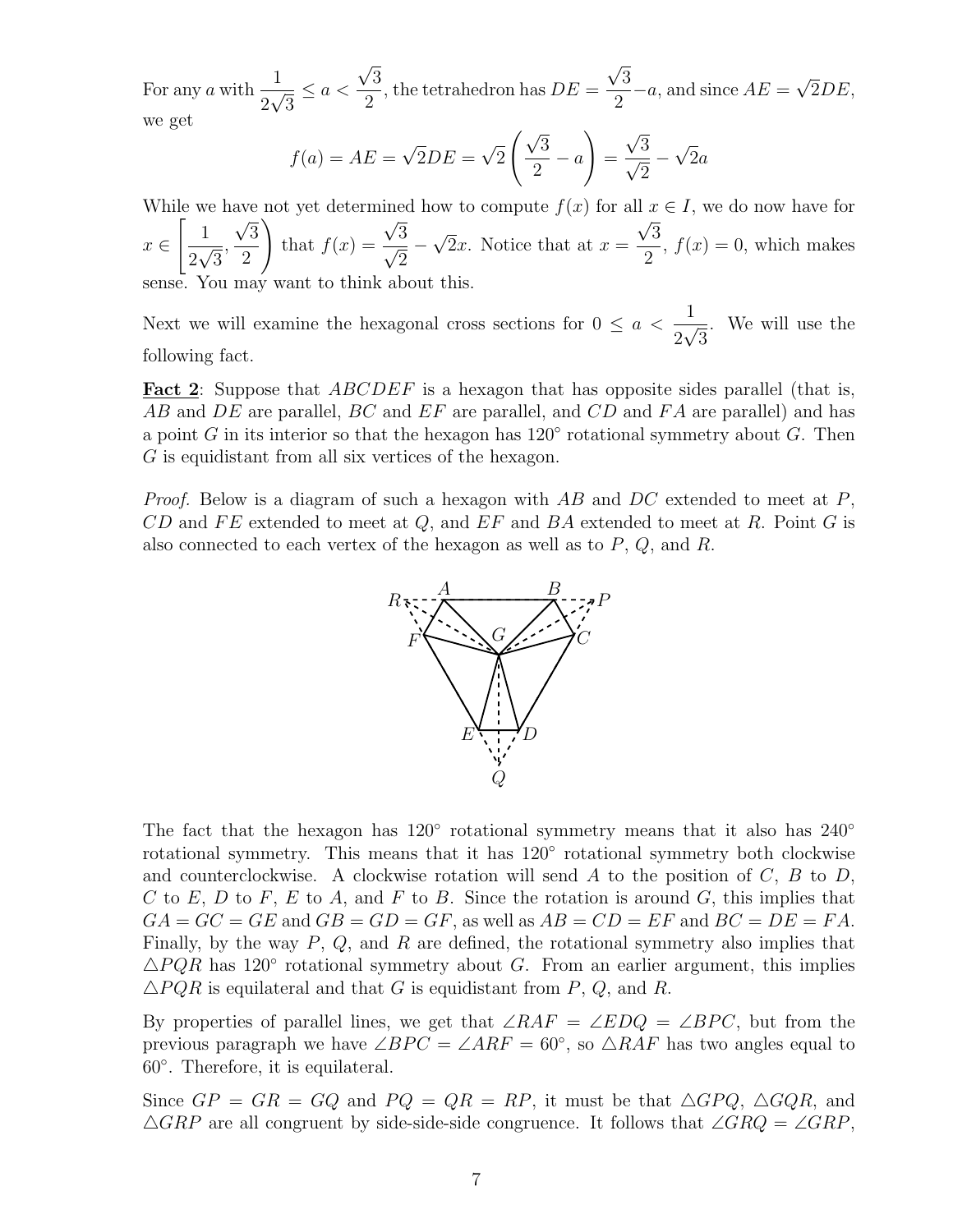and since their sum is  $60^{\circ}$ , they are both equal to  $30^{\circ}$ . Let H be the point of intersection of GR and AF. We know that  $\angle RAF = 60^{\circ}$ , and so it follows that  $\angle RHA = 90^{\circ}$ . As well,  $\triangle FRH$  and  $\triangle ARH$  are congruent by side-angle-side congruence, so  $FH = AH$ . Since  $\angle RHA = 90^\circ$ , so do each of  $\angle FHG$  and  $\angle AHG$ , so we now conclude that  $\triangle FHG$  and  $\triangle AHG$  are congruent by side-angle-side congruence. This means  $GA = GF$ , and since  $GA = GC = GE$  and  $GB = GD = GF$ , it follows that G is equidistant from all six vertices of the hexagon.  $\Box$ 

The cube has  $120°$  rotational symmetry about the x-axis, and so if we take any a with  $0 \le a < \frac{1}{2}$ 2  $\frac{1}{1}$ 3 , the hexagonal cross section must also have 120◦ rotational symmetry about the point where the plane with equation  $x = a$  intersects the x-axis. As well, opposite faces of the cube are parallel, so opposite sides of the hexagonal cross section must also be parallel. By Fact 2, the six vertices of the cross section are equidistant from the x-axis.

This means that  $f(a)$  is the distance from the x-axis to any of the six points where the plane with equation  $x = a$  intersects an edge of the cube.

Consider the diagram of the cube below. The vertices of the cube that are on the  $x$ -axis are labelled by A and B, one of the vertices of the cube with x-coordinate equal to  $\frac{1}{2}$ 2  $\frac{1}{\sqrt{2}}$ 3 is labelled by C, and  $\triangle ABC$  is in bold red.



We know that  $AB =$ √  $3, AC =$ √  $\overline{2}$  and  $BC = 1$ . Suppose  $0 \le a < \frac{1}{2}$ 2  $\frac{1}{\sqrt{2}}$ 3 and consider the cross section at  $x = a$ . Let E be the point on the x-axis at  $x = a$ , which implies that E is on AB. As well, let D be the point at which the plane with equation  $x = a$  intersects AC. The plane is perpendicular to the x-axis, which means that  $\angle AED = 90^\circ$ .

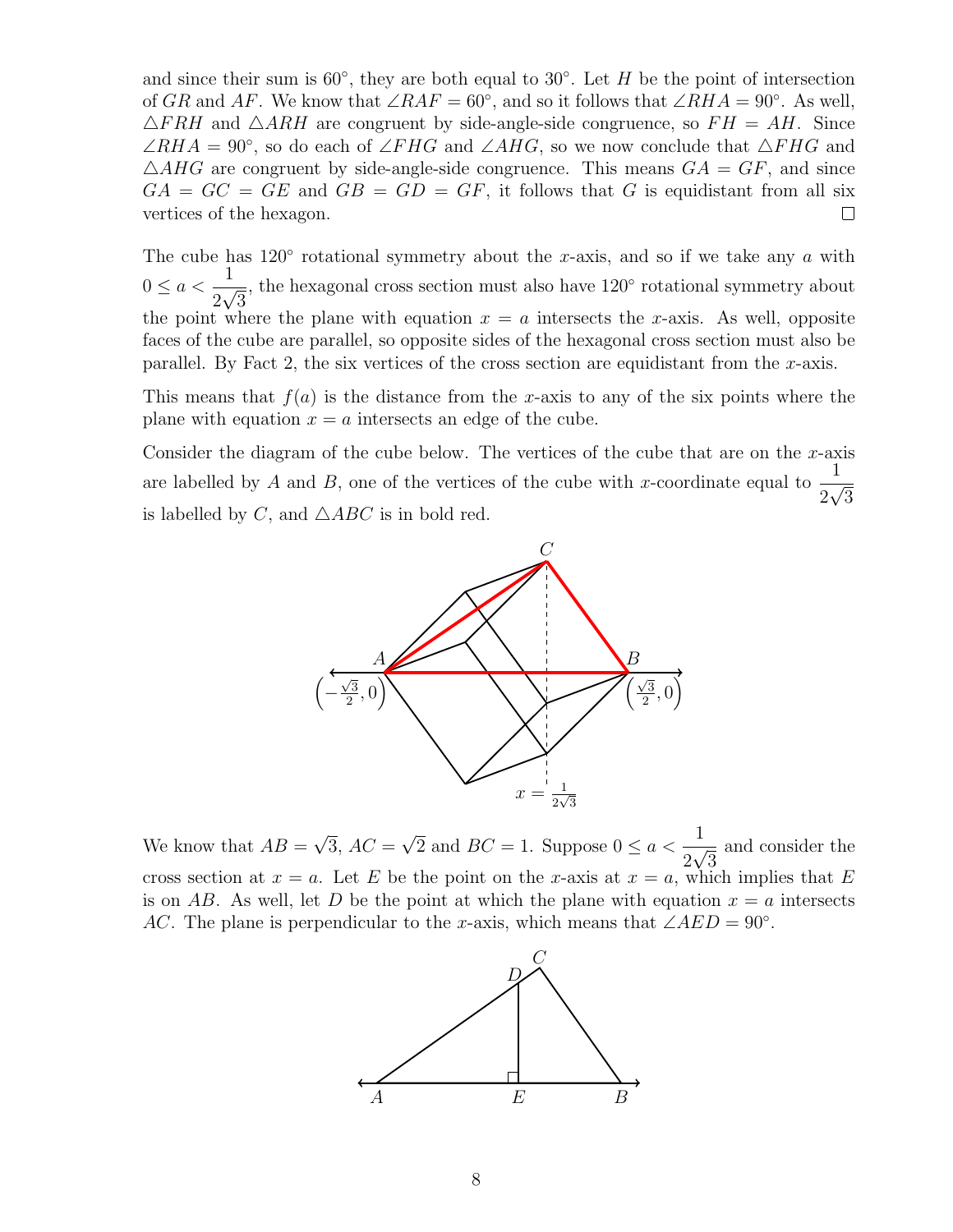The length of  $AE$  is √ 3 2 + a, and  $\triangle AED$  is similar to  $\triangle ACB$  since they share an angle at A and  $\angle AED = \angle ACB = 90^\circ$ . Therefore,  $\frac{AD}{AD}$  $\frac{AB}{AE} =$ AB  $\frac{1}{AC} =$ √  $\frac{\sqrt{3}}{\sqrt{2}}$ 2 which gives √ √

$$
AD = \frac{\sqrt{3}}{\sqrt{2}} \left( \frac{\sqrt{3}}{2} + a \right) = \frac{3}{2\sqrt{2}} + \frac{\sqrt{3}a}{\sqrt{2}}
$$

As well,  $\frac{ED}{AP}$  $\frac{DE}{AE} =$  $CB$  $\frac{\partial B}{\partial C} =$  $\frac{1}{\sqrt{2}}$ 2 and so  $ED =$  $\frac{1}{\sqrt{2}}$ 2  $\sqrt{3}$ 2  $+ a$  $\setminus$ = √ 3 2  $\frac{V}{\sqrt{2}}$ 2  $+$  $\frac{a}{\sqrt{a}}$ 2

Next, let G and H be the other two vertices of the cube that are on the same face as  $A$ and C and let M and N be the points where the plane with equation  $x = a$  intersects GC and HC, respectively.



The plane with equation  $x = -\frac{1}{2}$ 2  $\frac{1}{\sqrt{2}}$ 3 contains both  $G$  and  $H$  and is parallel to the plane with equation  $x = a$ . Since segments GH and MN are themselves in the same plane, they must be parallel. It follows that  $\triangle CMN$  is an isosceles right-angled triangle. By an argument used in part (b), it follows that  $MD = CD = ND$ . We have that  $AC = \sqrt{2}$  and  $AD =$ 3 2 √ 2  $+$  $\frac{\sqrt{3a}}{2}$ 2 , which means

$$
MD = ND = CD = AC - AD = \sqrt{2} - \left(\frac{3}{2\sqrt{2}} + \frac{\sqrt{3}a}{\sqrt{2}}\right) = \frac{1}{2\sqrt{2}} - \frac{\sqrt{3}a}{\sqrt{2}}
$$

Now consider  $\triangle EMN$  with D on MN. By the fact from earlier about hexagons, we already know that  $EM = EN$ . We have just shown that  $MD = ND$ . Since they also share side ED, we get that  $\triangle EDN$  and  $\triangle EDM$  are congruent by side-side-side congruence. Thus,  $\angle EDM = \angle EDN$  and their sum is 180°, so  $\triangle EDN$  is right-angled at D. Therefore, the